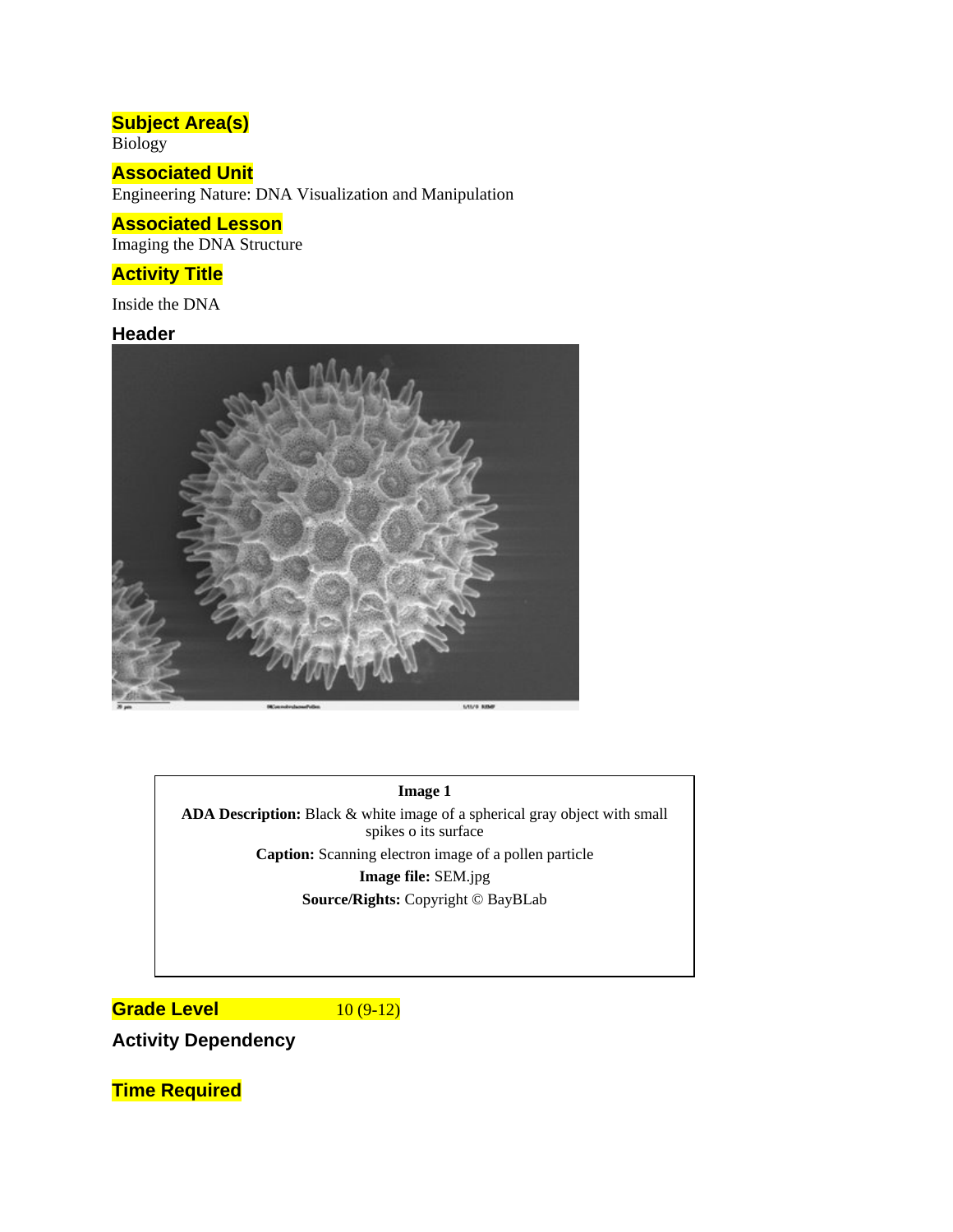40 minutes

### **Group Size**

## **Expendable Cost per Group** US\$\_\_\_

## **Summary**

This activity is designed for students to discover the methods used by scientists to analyze or validate the molecular structure of DNA, proteins, and enzymes. This a computer based activity that consists of students having to research a particular molecular imaging technology such as x-ray, atomic force microscopy, transmission electron microscopy, etc, and creating a short presentation (PowerPoint) in which key points must be addressed by students.

#### **Engineering Connection**

Visualization of small structures such as molecular structures of complex proteins and genetic material (DNA) is based on engineering discoveries and breakthroughs in physics at small scales. Imaging technologies such as x-ray and scanning electron microscopy—used in by scientists and engineers to image microscopic structures—are also used by biomedical engineers and biologists to study biomolecules, cells, and tissue samples.

#### **Engineering Category** = #1

Choose the category that best describes this activity's amount/depth of engineering content:

- 1. Relating science and/or math concept(s) to engineering
- 2. Engineering analysis or partial design
- 3. Engineering design process

#### **Keywords**

Imaging, microscopy, x-ray, STM, TEM, AFM, FRET, magnetic resonance force microscopy

#### **Educational Standards**

Biology: Texas Essential Knowledge and Skills (112.34. Biology, Beginning with School Year 2010-- 2011)

(b) (3) Scientific inquiry. Scientific inquiry is the planned and deliberate investigation of the natural world. Scientific methods of investigation are experimental, descriptive, or comparative. The method chosen should be appropriate to the question being asked.

(c) (2) Scientific processes. The student uses scientific methods and equipment during laboratory and field investigations. The student is expected to:

 (B) know that hypotheses are tentative and testable statements that must be capable of being supported or not supported by observational evidence. Hypotheses of durable explanatory power which have been tested over a wide variety of conditions are incorporated into theories;

(C) know scientific theories are based on natural and physical phenomena and are capable of being tested by multiple independent researchers. Unlike hypotheses, scientific theories are wellestablished and highly-reliable explanations, but they may be subject to change as new areas of science and new technologies are developed;

(D) distinguish between scientific hypotheses and scientific theories;

(E) plan and implement descriptive, comparative, and experimental investigations, including asking questions, formulating testable hypotheses, and selecting equipment and technology;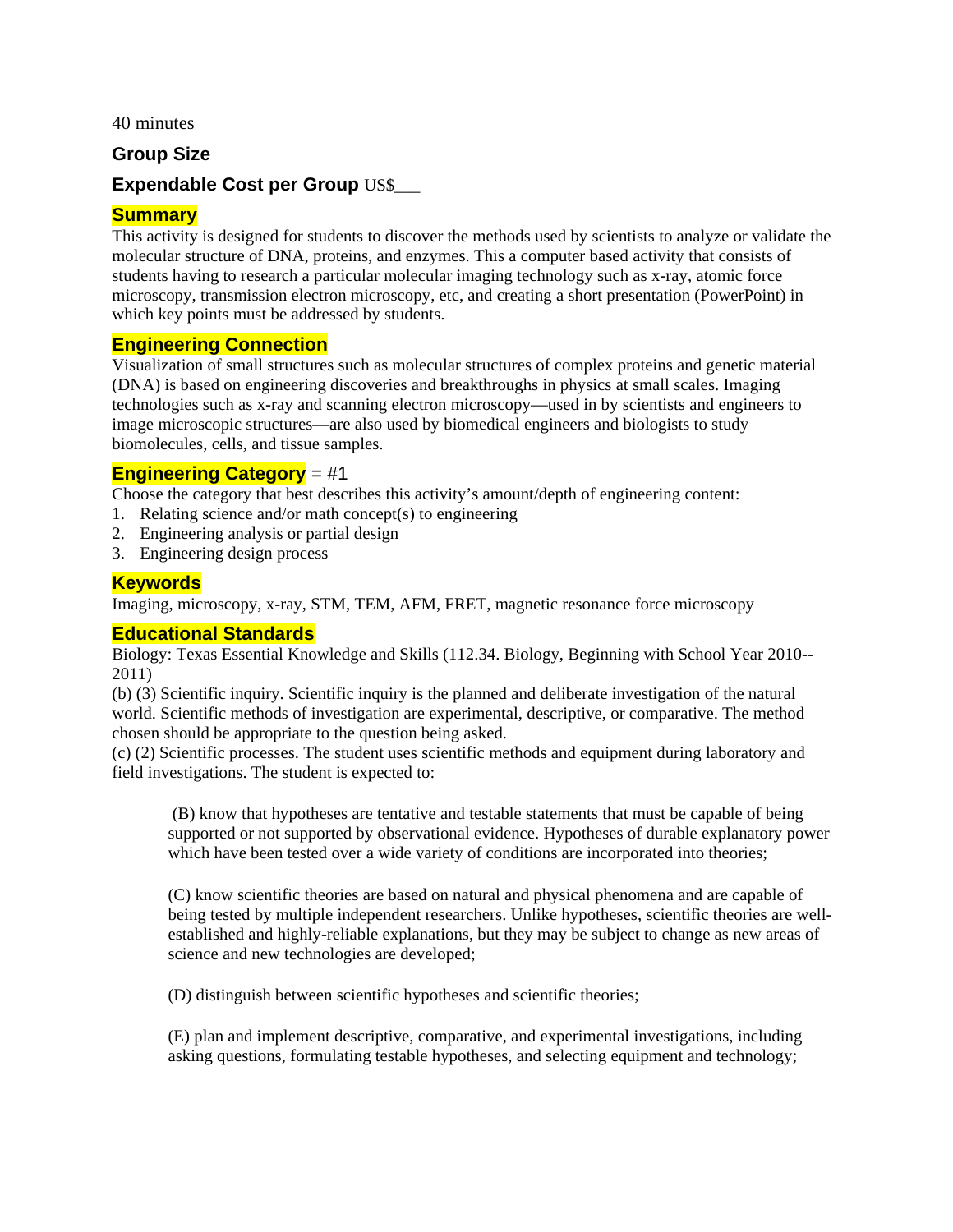(c) (10) Science concepts. The student knows that biological systems are composed of multiple levels. The student is expected to:

(C) analyze the levels of organization in biological systems and relate the levels to each other and to the whole system.

#### **Pre-Requisite Knowledge**

Basic knowledge about genetics: DNA, the four nucleotide bases and the base pairing rules, DNA double helix structure.

### **Learning Objectives**

After this activity, students should be able to:

- Enumerate some of the imaging technologies used for atomic scale microscopy
- Know the basic, underlying principles of the researched microscopy method
- Describe how the microscopy method helped scientists to discover the structure of biomolecules

## **Materials List**

Each group needs:

• Computer with Internet connection

To share with the entire class:

 $\bullet$  N/A

## **Introduction / Motivation**

Genetics and the study of biomolecules such as proteins and enzymes rely in part on theoretical/computational models and on atomic scale microscopy. In particular, the discovery of the DNA structure—the double helix—and its replication and transcription processes has led to new discoveries in molecular biology and medicine. Scientists have tried to predict the arrangement of molecules (nucleotide bases, phosphate and sugar groups) that make up the DNA using theoretical models based on the atomic and molecular interactions but no validation or comparison between the structure predicted by models and the real structure existed. In 1953, the double helix structure of the DNA based on x-ray analysis of DNA was published. It was a decade later that atomic force microscopy and other ultra-high resolution microscopy technologies were used to confirm this finding. Show students molecular images of DNA, RNA, proteins, and enzymes and ask them to guess how scientists have determined their complex shapes. How do they know that the DNA or the hemoglobin look the way they do? Is it possible to look at the crystalline structure of molecules? The answer is yes, but not by using conventional microscopy, but more complex technologies such as x-ray diffraction, transmission electron microscope (TEM), atomic force microscopy, fluorescence resonance energy transfer, magnetic resonance force microscopy, etc. What are these technologies, how do they work, what are the basic principles behind them? With this introduction in mind, the students are assigned their respective microscopy technology to perform the research activity.

| <b>Word</b>              | <b>Definition</b>                                                                                                                                                                     |
|--------------------------|---------------------------------------------------------------------------------------------------------------------------------------------------------------------------------------|
| Crystalline<br>structure | A unique arrangement of atoms or molecules in a crystalline liquid or solid                                                                                                           |
| <b>DNA</b>               | Deoxyribonucleic acid—a self-replicating material present in nearly all living organisms<br>as the main constituent of chromosomes                                                    |
| Protein                  | Any of a group of complex organic macromolecules that contain carbon, hydrogen,<br>oxygen, nitrogen, and usually sulfur and are composed of one or more chains of amino<br>acids      |
| <b>RNA</b>               | Ribonucleic acid, a nucleic acid present in all living cells. Its principal role is to act as a<br>messenger carrying instructions from DNA for controlling the synthesis of proteins |

#### **Vocabulary / Definitions**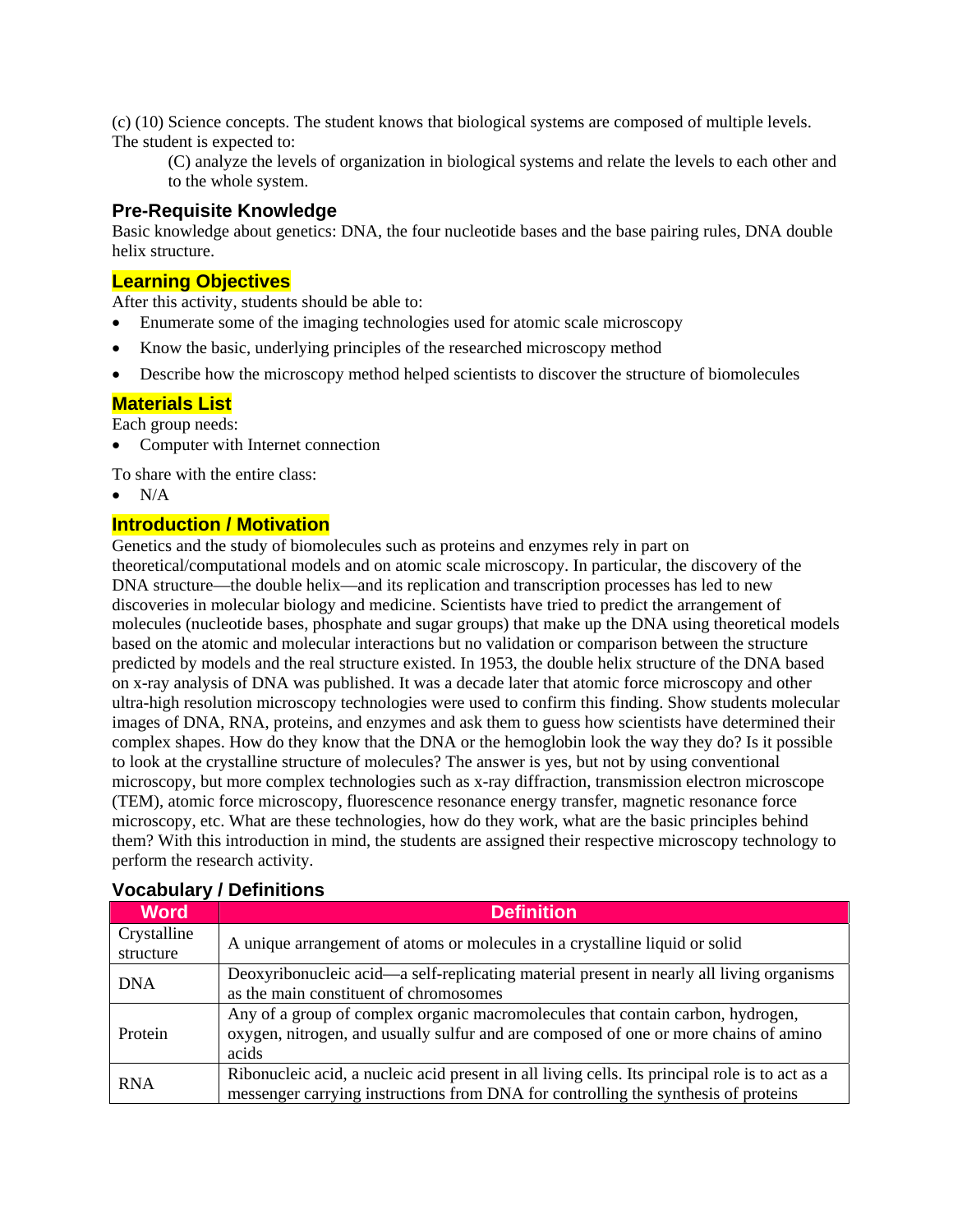## **Procedure**

#### **Background**

Students will build a presentation based on their findings for one of the microscopy technologies listed below. Each student shall research only one technology and shall incorporate the following in their presentation:

- the date when the method/technology was first invented
- the physical phenomena involved (how it works, for example: electron scattering, nanosized probe/detector, resonant frequency—but students shouldn't go into many details, just the basic concepts
- the spatial resolution (the small object/size that can be observed)
- the use of the method in imaging DNA/proteins (look for images, if available)
- any engineering/technical challenges (design of special detectors, microscopic probes)
- cost of the device/apparatus
- where are these devices used (universities, research centers, private companies)
- images of the device
- images of DNA, proteins or other biological macromolecules obtained with the visualization method

#### **With the Students**

- 1. After the introduction/motivation let the students choose their microscopy technology and let them work on the research activity. The list of microscopy technologies with a suggested resource for each of them includes:
	- X-ray crystallography (http://en.wikipedia.org/wiki/X-ray\_crystallography)
	- Transmission electron microscope (TEM) (http://en.wikipedia.org/wiki/Transmission\_electron\_microscopy\_DNA\_sequencing)
	- Scanning tunneling microscope (STM) (http://www.kkcryst.com/uso/3510us/Surf\_Sci99.pdf)
	- Atomic force microscopy (AFM) (http://www.pnas.org/content/94/2/496.short)
	- FRET (Fluorescence resonance energy transfer) (http://jcb.rupress.org/content/160/5/629.full)
	- Magnetic resonance force microscopy (http://www.nytimes.com/2009/01/13/science/13mri.html)
	- Photo Activated Localization Microscopy (PALM) imaging (http://student.biology.arizona.edu/honors2006/group15/front15.html)
- 2. The assessment of each student's presentation should be based on the inclusion of each item listed in the "Background" subsection shown above.

## **Attachments**

#### **Safety Issues**

 $\bullet$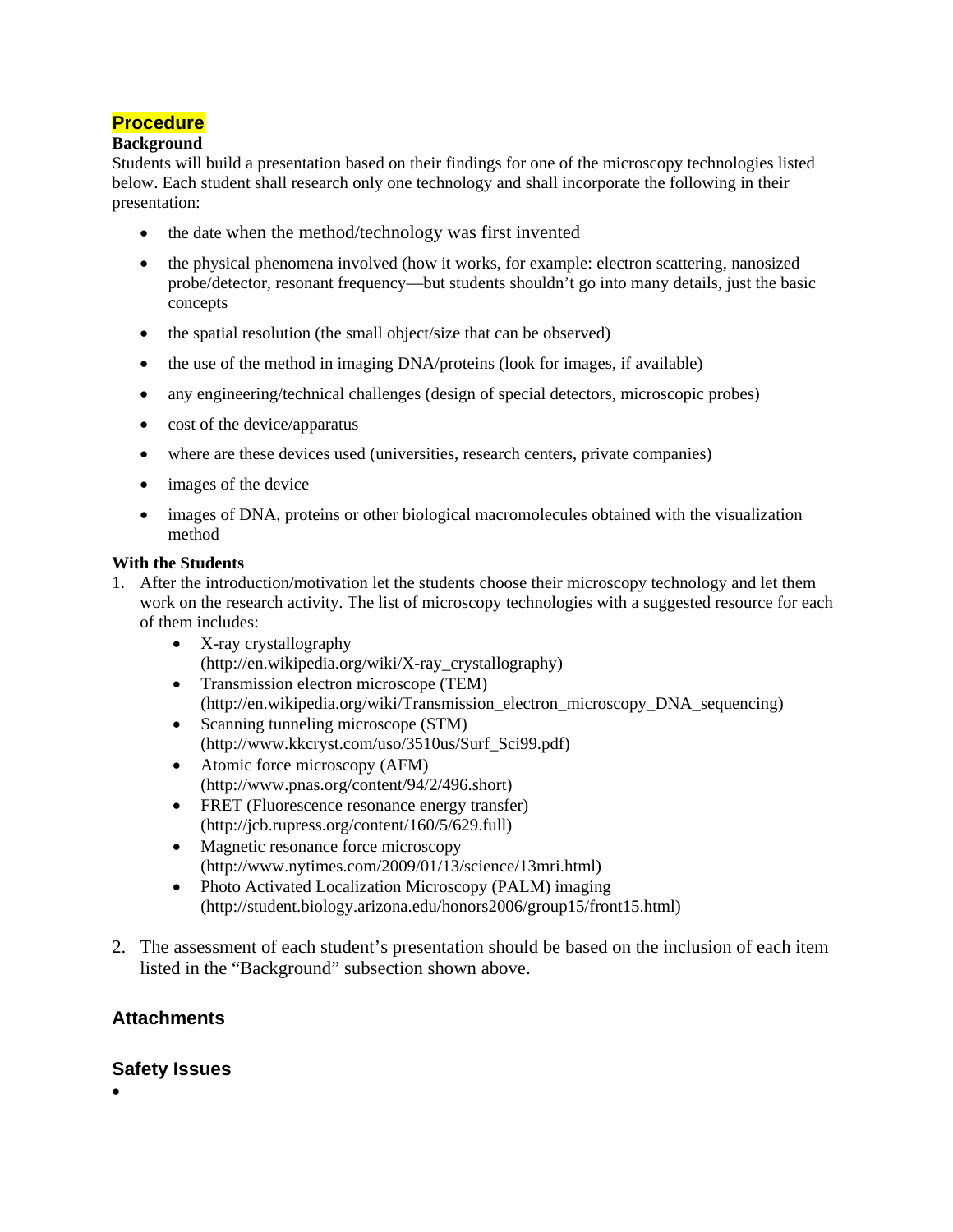## **Troubleshooting Tips**

## **Investigating Questions**

## **Assessment**

#### **Post-Activity Assessment**

The presentation of each student should contain all of the following:

- the date when the method/technology was first invented,
- the physical phenomena involved (how it works, for example: electron scattering, nanosized probe/detector, resonant frequency---but don't go into many details, just the basic concepts),
- the spatial resolution (the small object/size that can be observed),
- the use of the method in imaging DNA/proteins (look for images, if available),
- any engineering/technical challenges (design of special detectors, microscopic probes),
- cost of the device/apparatus,
- where are these devices used (universities, research centers, private companies),
- images of the device,
- images of DNA, proteins or other biological macromolecules obtained with the visualization method.

## **Activity Extensions**

#### **Activity Scaling**

- For lower grades,  $\qquad$ ?
- For upper grades,  $\frac{1}{2}$ ?

## **Additional Multimedia Support**

**References** 

**Other** 

**Redirect URL** 

**Contributors**